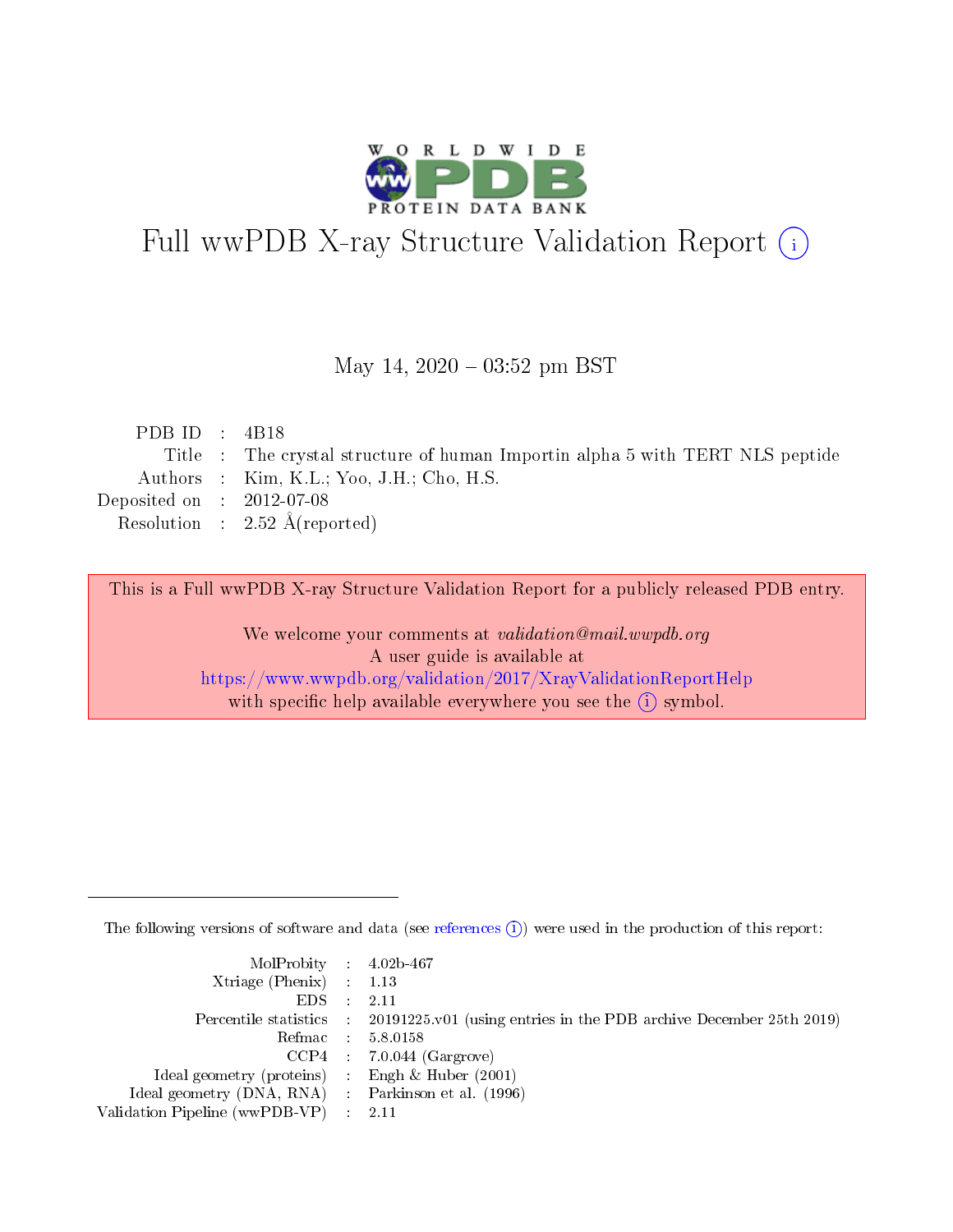# 1 [O](https://www.wwpdb.org/validation/2017/XrayValidationReportHelp#overall_quality)verall quality at a glance  $(i)$

The following experimental techniques were used to determine the structure: X-RAY DIFFRACTION

The reported resolution of this entry is 2.52 Å.

Percentile scores (ranging between 0-100) for global validation metrics of the entry are shown in the following graphic. The table shows the number of entries on which the scores are based.



| Metric                | Whole archive<br>$(\#\text{Entries})$ | Similar resolution<br>$(\#\text{Entries},\,\text{resolution}\,\,\text{range}(\textup{\AA}))$ |
|-----------------------|---------------------------------------|----------------------------------------------------------------------------------------------|
| $R_{free}$            | 130704                                | $5743(2.54-2.50)$                                                                            |
| Clashscore            | 141614                                | 6463 $(2.54-2.50)$                                                                           |
| Ramachandran outliers | 138981                                | 6335 $(2.54 - 2.50)$                                                                         |
| Sidechain outliers    | 138945                                | $6337 (2.54 - 2.50)$                                                                         |
| RSRZ outliers         | 127900                                | $5630(2.54-2.50)$                                                                            |

The table below summarises the geometric issues observed across the polymeric chains and their fit to the electron density. The red, orange, yellow and green segments on the lower bar indicate the fraction of residues that contain outliers for  $>=3, 2, 1$  and 0 types of geometric quality criteria respectively. A grey segment represents the fraction of residues that are not modelled. The numeric value for each fraction is indicated below the corresponding segment, with a dot representing fractions  $\epsilon=5\%$  The upper red bar (where present) indicates the fraction of residues that have poor fit to the electron density. The numeric value is given above the bar.

| Mol | Chain   Length  | Quality of chain |     |     |         |  |  |
|-----|-----------------|------------------|-----|-----|---------|--|--|
|     | $44^{\circ}$    | 3%<br>64%        |     | 27% | $5\%$ . |  |  |
|     | $\overline{20}$ | 20%<br>65%       | 10% | 5%  | 20%     |  |  |

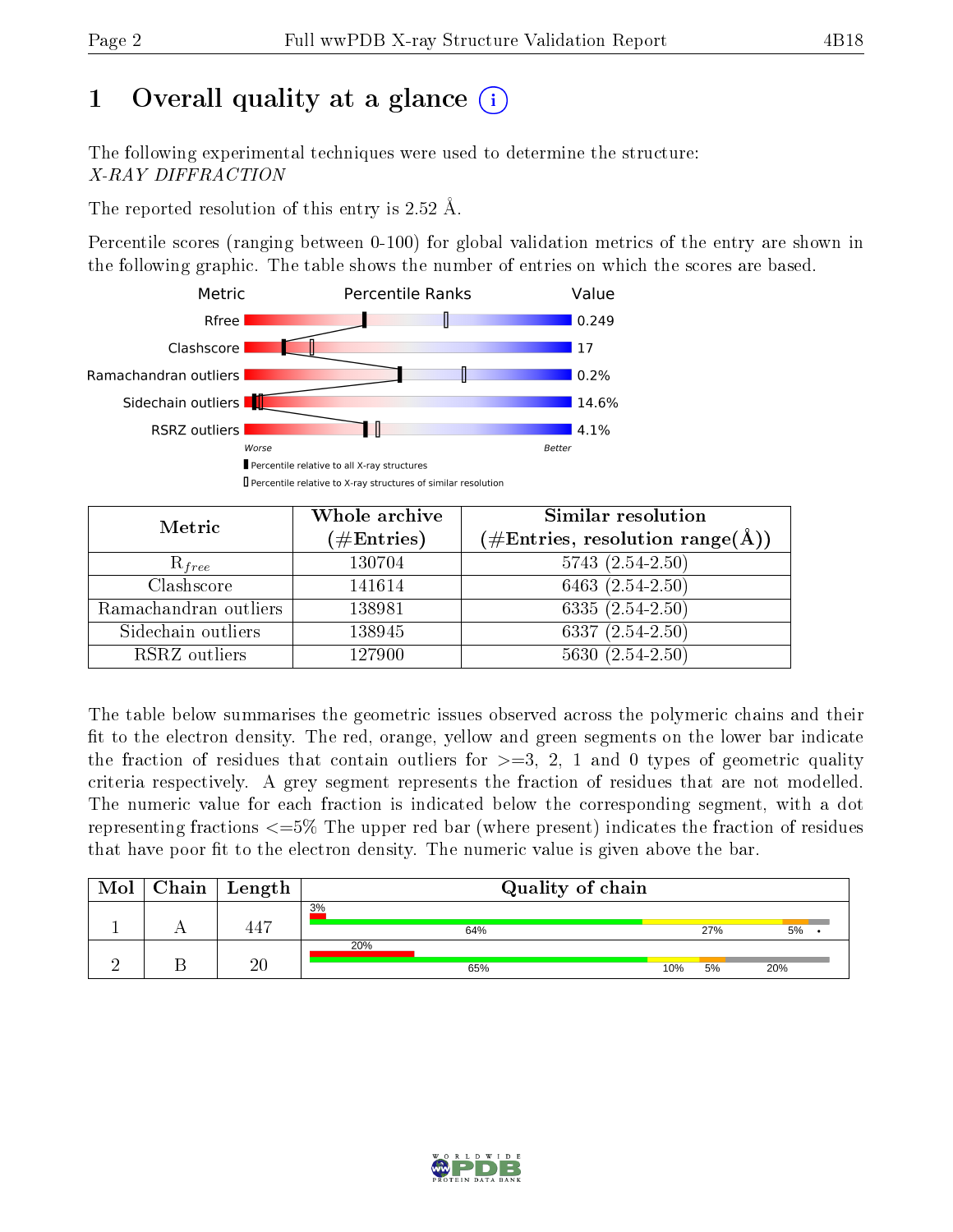# 2 Entry composition (i)

There are 3 unique types of molecules in this entry. The entry contains 3464 atoms, of which 0 are hydrogens and 0 are deuteriums.

In the tables below, the ZeroOcc column contains the number of atoms modelled with zero occupancy, the AltConf column contains the number of residues with at least one atom in alternate conformation and the Trace column contains the number of residues modelled with at most 2 atoms.

Molecule 1 is a protein called IMPORTIN SUBUNIT ALPHA-1.

| Mol | Chain | Residues | $\rm{Atoms}$        |      |     |     | ZeroOcc | $\mid$ AltConf $\mid$ Trace |  |  |
|-----|-------|----------|---------------------|------|-----|-----|---------|-----------------------------|--|--|
|     |       | 427      | $\rm Total$<br>3310 | 2105 | 557 | 630 | 18      |                             |  |  |

Molecule 2 is a protein called TELOMERASE REVERSE TRANSCRIPTASE.

| $\bf{Mol}$ | $\mid$ Chain $\mid$ Residues | Atoms              |  | ZeroOcc   AltConf   Trace |  |  |  |
|------------|------------------------------|--------------------|--|---------------------------|--|--|--|
|            |                              | . Total C N<br>140 |  | 84 38 18                  |  |  |  |

There is a discrepancy between the modelled and reference sequences:

|  | Chain   Residue   Modelled   Actual |                | Comment                     | Reference |
|--|-------------------------------------|----------------|-----------------------------|-----------|
|  |                                     | <b>Section</b> | expression tag   UNP 014746 |           |

• Molecule 3 is water.

|  | $\text{Mol}$   Chain   Residues | $\boldsymbol{\mathrm{Atoms}}$ | ZeroOcc   AltConf |  |
|--|---------------------------------|-------------------------------|-------------------|--|
|  |                                 | Total                         |                   |  |

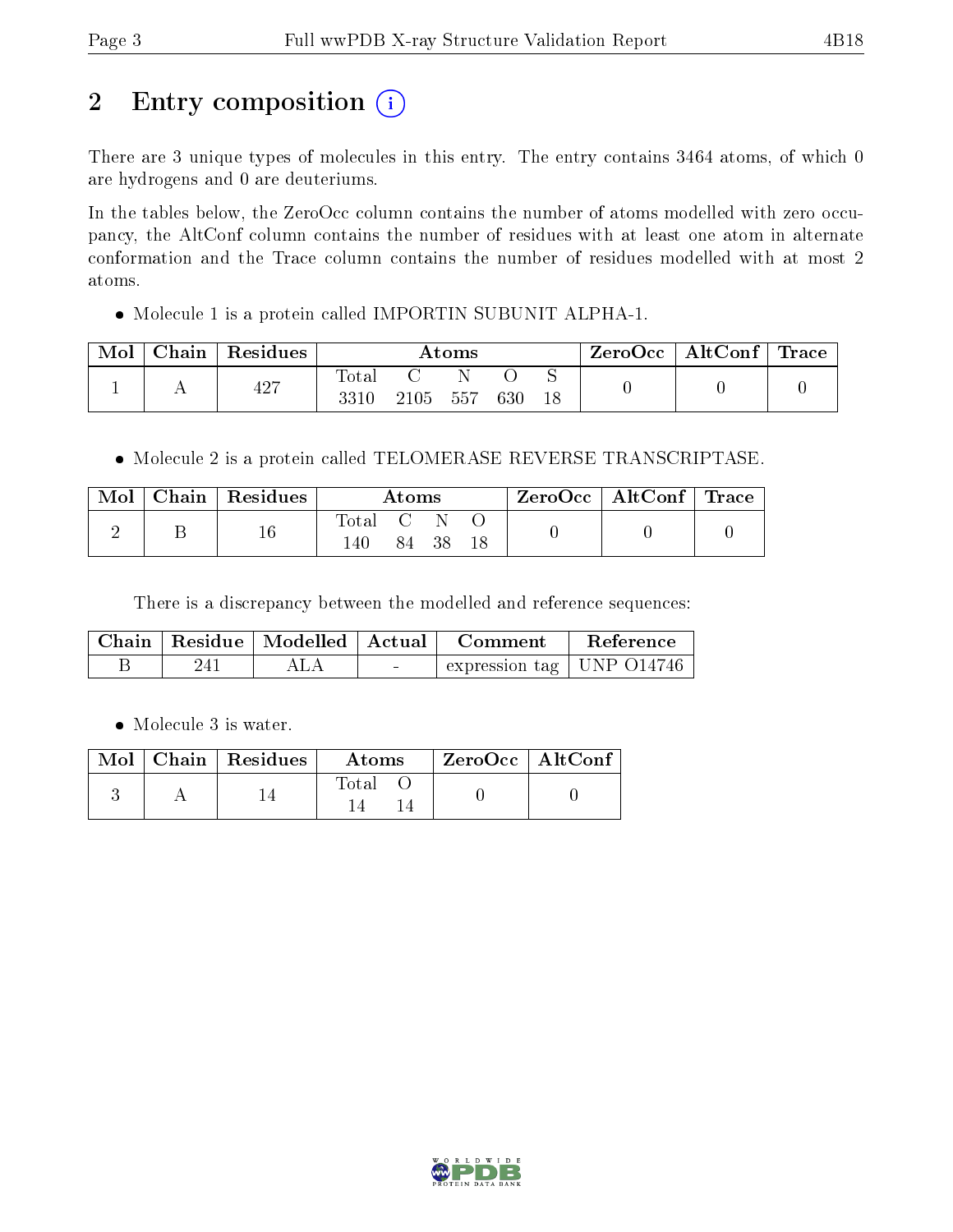## 3 Residue-property plots  $(i)$

These plots are drawn for all protein, RNA and DNA chains in the entry. The first graphic for a chain summarises the proportions of the various outlier classes displayed in the second graphic. The second graphic shows the sequence view annotated by issues in geometry and electron density. Residues are color-coded according to the number of geometric quality criteria for which they contain at least one outlier: green  $= 0$ , yellow  $= 1$ , orange  $= 2$  and red  $= 3$  or more. A red dot above a residue indicates a poor fit to the electron density (RSRZ  $> 2$ ). Stretches of 2 or more consecutive residues without any outlier are shown as a green connector. Residues present in the sample, but not in the model, are shown in grey.



• Molecule 1: IMPORTIN SUBUNIT ALPHA-1



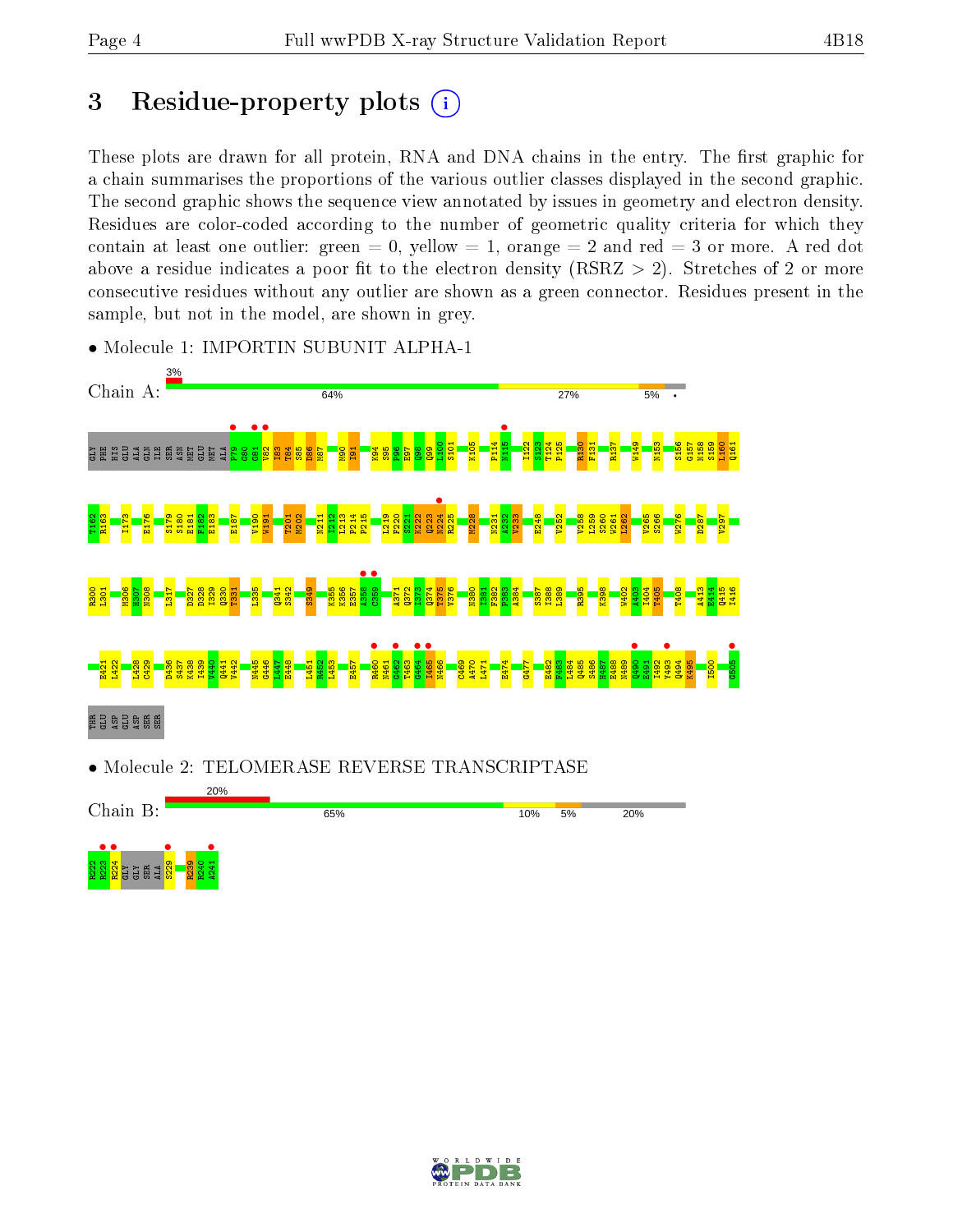# 4 Data and refinement statistics  $(i)$

| Property                                                             | Value                                           | Source     |
|----------------------------------------------------------------------|-------------------------------------------------|------------|
| Space group                                                          | C 1 2 1                                         | Depositor  |
| Cell constants                                                       | $159.72 \textup{\AA}$<br>69.33Å<br>59.92Å       | Depositor  |
| a, b, c, $\alpha$ , $\beta$ , $\gamma$                               | $90.00^{\circ}$ $96.29^{\circ}$ $90.00^{\circ}$ |            |
| Resolution $(A)$                                                     | $70.00 - 2.52$                                  | Depositor  |
|                                                                      | $29.87 - 2.52$                                  | <b>EDS</b> |
| % Data completeness                                                  | $96.2(70.00-2.52)$                              | Depositor  |
| (in resolution range)                                                | 96.3 (29.87-2.52)                               | <b>EDS</b> |
| $R_{merge}$                                                          | 0.04                                            | Depositor  |
| $\mathbf{R}_{sym}$                                                   | (Not available)                                 | Depositor  |
| $\langle I/\sigma(I) \rangle$ <sup>1</sup>                           | $4.92$ (at 2.51Å)                               | Xtriage    |
| Refinement program                                                   | <b>REFMAC 5.6.0117</b>                          | Depositor  |
| $R, R_{free}$                                                        | 0.198,<br>0.253                                 | Depositor  |
|                                                                      | 0.197,<br>0.249                                 | DCC        |
| $R_{free}$ test set                                                  | 1101 reflections $(5.14\%)$                     | wwPDB-VP   |
| Wilson B-factor $(A^2)$                                              | $55.0\,$                                        | Xtriage    |
| Anisotropy                                                           | 0.182                                           | Xtriage    |
| Bulk solvent $k_{sol}(e/\mathring{A}^3)$ , $B_{sol}(\mathring{A}^2)$ | 0.35, 41.0                                      | <b>EDS</b> |
| L-test for twinning <sup>2</sup>                                     | $< L >$ = 0.48, $< L2 >$ = 0.31                 | Xtriage    |
| Estimated twinning fraction                                          | No twinning to report.                          | Xtriage    |
| $F_o, F_c$ correlation                                               | 0.95                                            | <b>EDS</b> |
| Total number of atoms                                                | 3464                                            | wwPDB-VP   |
| Average B, all atoms $(A^2)$                                         | 60.0                                            | wwPDB-VP   |

Xtriage's analysis on translational NCS is as follows: The largest off-origin peak in the Patterson function is  $5.70\%$  of the height of the origin peak. No significant pseudotranslation is detected.

<sup>&</sup>lt;sup>2</sup>Theoretical values of  $\langle |L| \rangle$ ,  $\langle L^2 \rangle$  for acentric reflections are 0.5, 0.333 respectively for untwinned datasets, and 0.375, 0.2 for perfectly twinned datasets.



<span id="page-4-1"></span><span id="page-4-0"></span><sup>1</sup> Intensities estimated from amplitudes.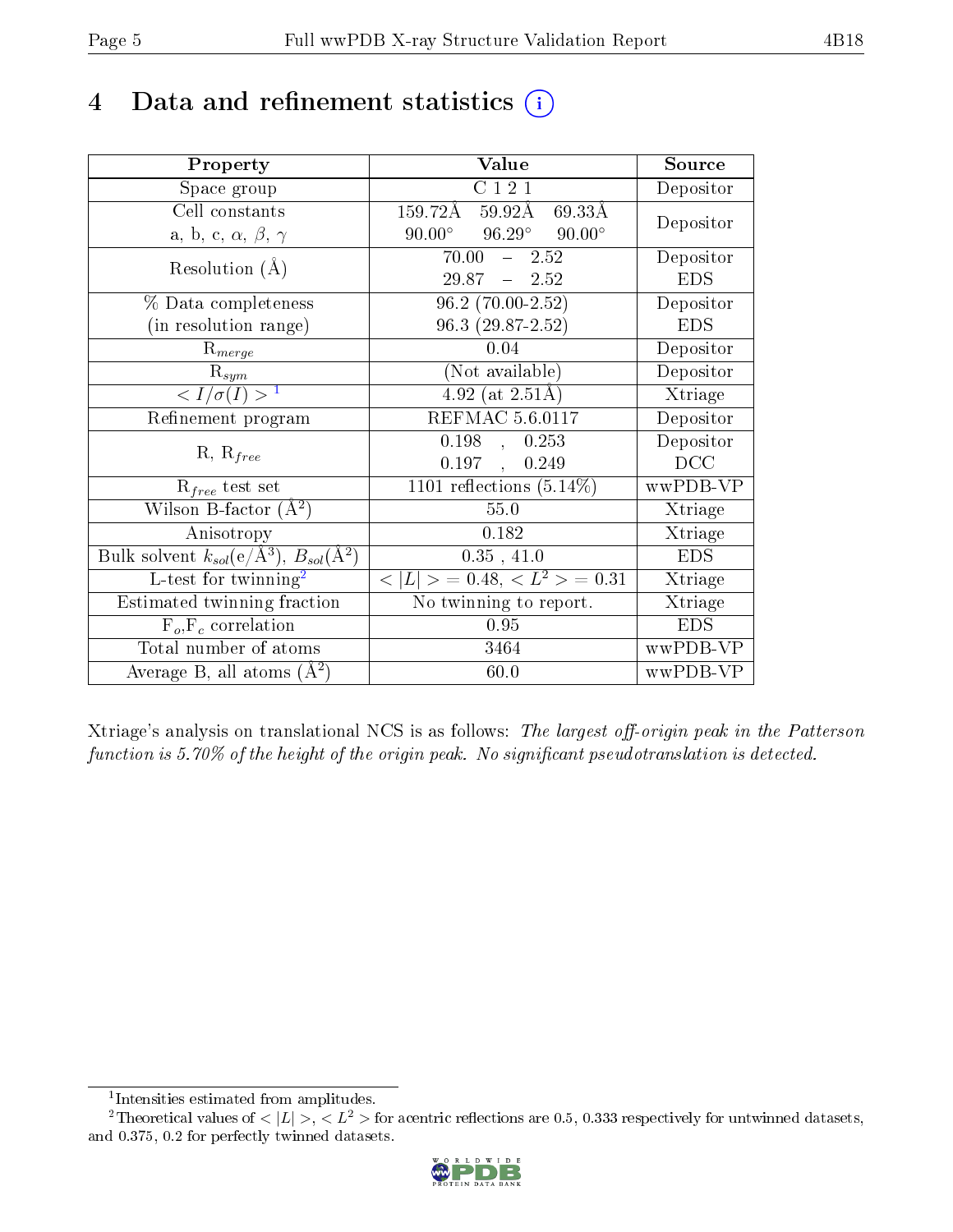# 5 Model quality  $(i)$

## 5.1 Standard geometry  $(i)$

The Z score for a bond length (or angle) is the number of standard deviations the observed value is removed from the expected value. A bond length (or angle) with  $|Z| > 5$  is considered an outlier worth inspection. RMSZ is the root-mean-square of all Z scores of the bond lengths (or angles).

| Mol | Chain |      | Bond lengths        | Bond angles |                    |  |
|-----|-------|------|---------------------|-------------|--------------------|--|
|     |       | RMSZ | $\# Z  > 5$         | RMSZ        | # $ Z  > 5$        |  |
|     |       | 0.85 | $4/3369$ $(0.1\%)$  | 0.94        | $6/4578$ $(0.1\%)$ |  |
| 9   |       | 0.73 | 0/141               | 1.12        | $1/184$ $(0.5\%)$  |  |
| All |       | 0.84 | 4/3510<br>$(0.1\%)$ | 0.94        | $7/4762(0.1\%)$    |  |

Chiral center outliers are detected by calculating the chiral volume of a chiral center and verifying if the center is modelled as a planar moiety or with the opposite hand.A planarity outlier is detected by checking planarity of atoms in a peptide group, atoms in a mainchain group or atoms of a sidechain that are expected to be planar.

|  | $\sqrt{\text{Mol} \mid \text{Chain}}$   #Chirality outliers   #Planarity outliers |
|--|-----------------------------------------------------------------------------------|
|  |                                                                                   |

All (4) bond length outliers are listed below:

| Mol | $\vert$ Chain $\vert$ Res $\vert$ Type $\vert$ |      |     | Atoms          |       | $\Box$ Observed(A) | Ideal(A) |
|-----|------------------------------------------------|------|-----|----------------|-------|--------------------|----------|
|     |                                                | 402. | TRP | $CD2-CE2$      | -5.23 | 1.47               |          |
|     |                                                | 191  | TRP | CD2-CE2   5.14 |       | 1.47               | 141      |
|     |                                                | 261  | TRP | $CD2-CE2$      | -5.09 | 1.47               |          |
|     |                                                | 276. | TRP | CD2CE2         | 5.06  | 147                |          |

All (7) bond angle outliers are listed below:

| Mol            | Chain | Res     | Type       | Atoms                    | Z       | Observed $(°)$ | Ideal(°) |
|----------------|-------|---------|------------|--------------------------|---------|----------------|----------|
|                | А     | 262     | LEU        | $CB-CG-CD1$              | $-6.37$ | 100.17         | 111.00   |
|                | А     | 125     | <b>PRO</b> | $C-N-CA$                 | $-5.99$ | 109.72         | 122.30   |
|                | А     | 233     | VAL        | $CB-CA-C$                | $-5.75$ | 100.48         | 111.40   |
|                | А     | 422     | LEU        | $CB-CG-CD1$              | $-5.69$ | 101.33         | 111.00   |
| $\overline{2}$ | В     | 239     | $\rm{ARG}$ | $NE$ -CZ-NH <sub>2</sub> | $-5.30$ | 117.65         | 120.30   |
|                | А     | 233     | VAL        | $CG1$ - $CB$ - $CG2$     | 5.26    | 119.31         | 110.90   |
|                |       | $130\,$ | ARG        | $NE-CZ-NH1$              | $-5.15$ | 117.72         | 120.30   |

There are no chirality outliers.

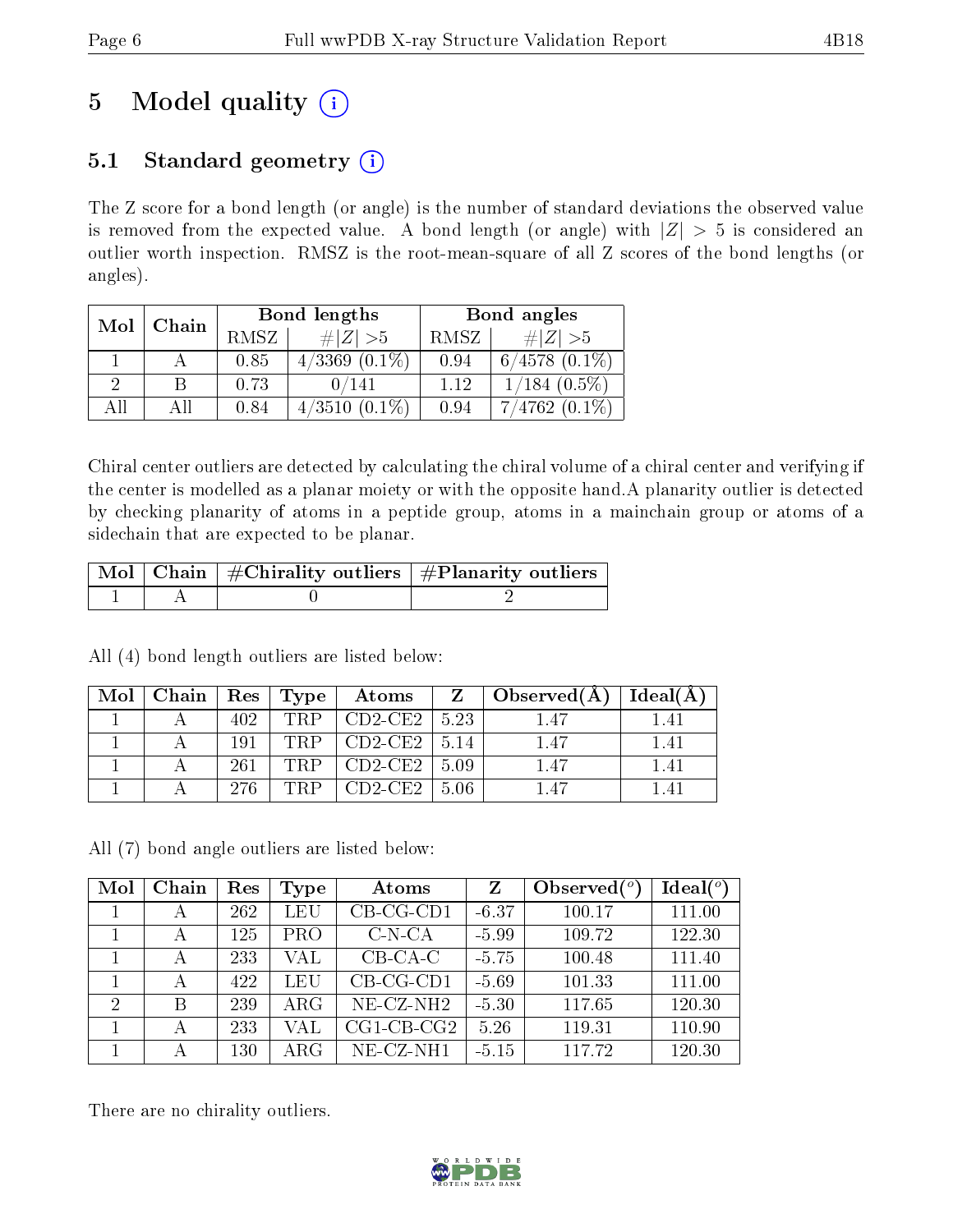All (2) planarity outliers are listed below:

| Mol | $\mid$ Chain |     |            | Res   Type   Group |
|-----|--------------|-----|------------|--------------------|
|     |              | 124 | <b>THR</b> | Peptide            |
|     |              | 157 | GLY        | Peptide            |

#### 5.2 Too-close contacts  $(i)$

In the following table, the Non-H and H(model) columns list the number of non-hydrogen atoms and hydrogen atoms in the chain respectively. The H(added) column lists the number of hydrogen atoms added and optimized by MolProbity. The Clashes column lists the number of clashes within the asymmetric unit, whereas Symm-Clashes lists symmetry related clashes.

| Mol |      |      |     | Chain   Non-H   H(model)   H(added)   Clashes   Symm-Clashes |
|-----|------|------|-----|--------------------------------------------------------------|
|     | 3310 | 3351 | 190 |                                                              |
|     | l 40 | 160  |     |                                                              |
|     |      |      |     |                                                              |
|     | 3464 | 3511 |     |                                                              |

The all-atom clashscore is defined as the number of clashes found per 1000 atoms (including hydrogen atoms). The all-atom clashscore for this structure is 17.

All (120) close contacts within the same asymmetric unit are listed below, sorted by their clash magnitude.

| $Atom-1$             | Atom-2              | Interatomic    | Clash         |
|----------------------|---------------------|----------------|---------------|
|                      |                     | distance $(A)$ | overlap $(A)$ |
| 1: A:84:THR:CG2      | 1: A:87: MET:N      | 1.70           | 1.52          |
| 1: A:84:THR:HG23     | 1: A:86: ASP:N      | 1.38           | 1.34          |
| 1: A:84:THR:HG22     | 1: A:87: MET: N     | 1.37           | 1.26          |
| 1: A: 463: THR: CG2  | 1: A:465: ILE: HG12 | 1.79           | 1.13          |
| 1: A:84:THR:HG21     | 1: A:87: MET: N     | 1.44           | 1.10          |
| 1: A:83: ILE:O       | 1:A:83:ILE:HD13     | 1.53           | 1.07          |
| 1: A:84:THR:CG2      | 1: A:86:ASP:N       | 2.21           | 1.02          |
| 1:A:371:ALA:O        | 1: A:375:THR:HG22   | 1.70           | 0.92          |
| 1: A:84:THR:HG23     | 1: A:86: ASP:H      | 1.07           | 0.90          |
| 1: A: 463: THR: HG21 | 1: A:465: ILE: HG12 | 1.53           | 0.87          |
| 1: A:84:THR:HB       | 1: A:87: MET:SD     | 2.15           | 0.85          |
| 1:A:222:LYS:NZ       | 1:A:225:ARG:HB3     | 1.92           | 0.84          |
| 1: A:84:THR:CG2      | 1: A:86: ASP:C      | 2.49           | 0.81          |
| 1: A:83: ILE:O       | 1: A:83: ILE: CD1   | 2.30           | 0.80          |
| 1:A:222:LYS:HZ3      | 1:A:225:ARG:N       | 1.78           | 0.80          |
| 1:A:222:LYS:HZ3      | 1: A:225: ARG:CB    | 1.95           | 0.79          |
| 1: A: 463: THR: HG22 | 1: A:465: ILE:H     | 1.48           | 0.79          |

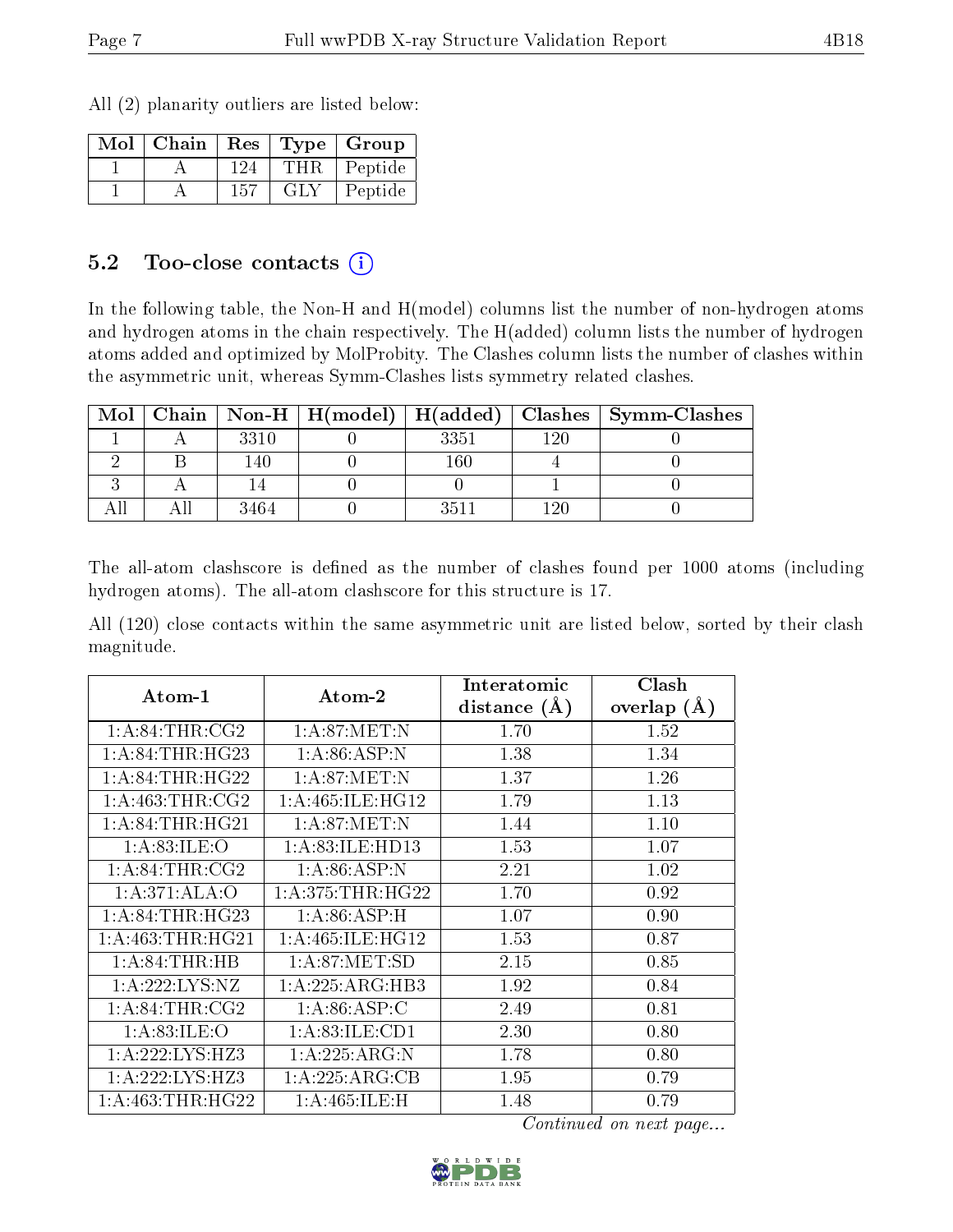| Continuea from previous page        |                             | Interatomic       | Clash         |
|-------------------------------------|-----------------------------|-------------------|---------------|
| Atom-1                              | Atom-2                      | distance $(A)$    | overlap $(A)$ |
| 1: A:466: ASN:HB3                   | 1:A:469:CYS:SG              | 2.23              | 0.78          |
| 1: A:84:THR:CG2                     | 1: A:86: ASP:CA             | 2.62              | 0.78          |
| 1: A:306: MET:CE                    | 1:A:342:SER:HA              | 2.14              | 0.78          |
| 1:A:439:ILE:N                       | 1:A:439:ILE:HD13            | 2.00              | 0.77          |
| 1:A:222:LYS:HZ3                     | 1:A:225:ARG:HB3             | 1.48              | 0.76          |
| 1:A:84:THR:HG21                     | 1: A:86: ASP:C              | 2.05              | 0.76          |
| 1:A:222:LYS:NZ                      | 1:A:225:ARG:H               | 1.83              | 0.76          |
| 1:A:463:THR:HG23                    | 1: A: 465: ILE: CD1         | 2.16              | 0.75          |
| 1: A:489: ASN:HB3                   | 1:A:492:ILE:HG13            | 1.69              | 0.75          |
| 1: A:84:THR:HG23                    | 1: A:86: ASP:CA             | 2.16              | 0.74          |
| 1:A:122:ILE:HD11                    | 1:A:161:GLN:HB3             | 1.69              | 0.73          |
| 1:A:214:PRO:HB2                     | 1:A:215:PRO:HD3             | 1.71              | 0.73          |
| $1:A:222:\overline{\text{LYS:HZ3}}$ | 1:A:225:ARG:H               | 1.36              | 0.73          |
| 1: A:95: SER:O                      | 1: A:99: GLN: HG3           | 1.89              | 0.73          |
| 1: A: 405: THR: HG22                | 1:A:446:GLY:HA3             | 1.73              | 0.70          |
| 1: A: 463: THR: CG2                 | 1: A:465: ILE: CG1          | 2.64              | 0.70          |
| 1:A:441:GLN:O                       | 1:A:445:ASN:ND2             | 2.25              | 0.69          |
| 1: A: 457: GLU: HG2                 | 1: A:460:ARG:HH11           | 1.57              | 0.69          |
| 1:A:219:LEU:HD22                    | 1: A:228: MET:SD            | 2.33              | 0.68          |
| 1:A:191:TRP:CZ3                     | 2:B:239:ARG:HD2             | 2.28              | 0.68          |
| 1:A:372:GLN:HA                      | 1: A:375:THR:HG23           | $\overline{1}.74$ | 0.68          |
| 1:A:327:ASP:O                       | 1: A: 331: THR: HG22        | 1.95              | 0.67          |
| 1:A:413:ALA:HA                      | 1:A:453:LEU:HD22            | 1.76              | 0.66          |
| 1:A:384:ALA:O                       | 1:A:388:ILE:HG13            | 1.96              | 0.66          |
| 1: A:470:ALA:O                      | 1:A:474:GLU:HG3             | 1.96              | 0.66          |
| 1: A:448: GLU:OE1                   | 1:A:495:LYS:HE2             | 1.96              | 0.65          |
| 1:A:463:THR:HG23                    | 1:A:465:ILE:HG12            | 1.75              | 0.64          |
| 1:A:260:SER:HA                      | 1:A:297:VAL:HG12            | 1.81              | 0.63          |
| 1: A:160:LEU:HD22                   | 1: A: 163: ARG: HH21        | 1.65              | 0.61          |
| 1: A:213:LEU:HB3                    | 1:A:214:PRO:H <sub>D3</sub> | 1.81              | 0.61          |
| 1:A:371:ALA:O                       | 1: A:375:THR:CG2            | 2.46              | 0.60          |
| 1:A:220:PHE:CD2                     | 1: A:258: VAL:HG11          | 2.37              | 0.60          |
| 1:A:442:VAL:HA                      | 1:A:445:ASN:HD22            | 1.68              | 0.59          |
| 1:A:463:THR:HG23                    | 1: A:465: ILE:CG1           | 2.31              | 0.59          |
| 1:A:262:LEU:O                       | 1: A:265: VAL:HG12          | 2.03              | 0.59          |
| $1:A:22\overline{2:LYS:HZ3}$        | 1:A:225:ARG:CA              | 2.14              | 0.59          |
| 1:A:214:PRO:HB2                     | 1:A:215:PRO:CD              | 2.32              | 0.59          |
| 1:A:463:THR:HG23                    | 1:A:465:ILE:HD11            | 1.85              | 0.58          |
| 1: A:306: MET:CE                    | 1: A:342: SER:OG            | 2.51              | 0.58          |
| 1:A:158:ASN:OD1                     | 1:A:161:GLN:HG3             | 2.03              | 0.57          |
| 1: A:84:THR:HG22                    | 1: A:87: MET:CA             | 2.28              | 0.57          |

Continued from previous page.

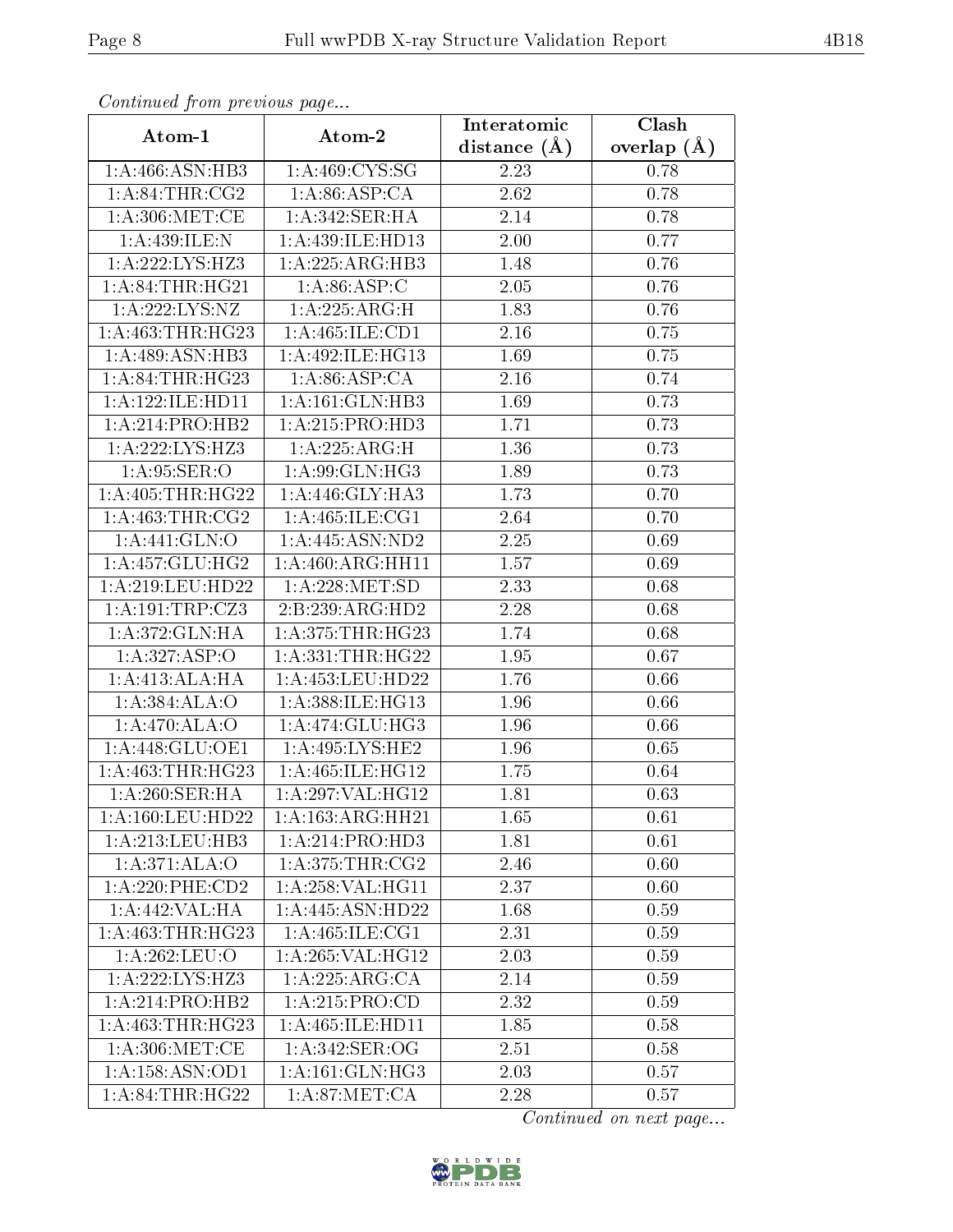| Continuou jiom protivus pago |                     | Interatomic       | Clash           |
|------------------------------|---------------------|-------------------|-----------------|
| Atom-1                       | Atom-2              | distance $(\AA)$  | overlap $(\AA)$ |
| 1: A: 223: GLN: H            | 1: A: 223: GLN: NE2 | 2.03              | 0.56            |
| 1: A:405:THR:HG21            | 1:A:442:VAL:O       | $\overline{2.05}$ | 0.56            |
| 1: A: 187: GLU:O             | 1:A:190:VAL:HG12    | 2.06              | 0.56            |
| 1:A:317:LEU:CD2              | 1:A:357:GLU:HB3     | 2.36              | 0.56            |
| 1:A:222:LYS:HD3              | 1:A:224:ASN:HB2     | 1.88              | 0.56            |
| 1:A:222:LYS:HZ1              | 1:A:225:ARG:HB3     | 1.71              | 0.54            |
| 1: A:306:MET:HE2             | 1:A:342:SER:CB      | 2.38              | 0.54            |
| 1: A:84:THR:HB               | 1: A:87: MET:CG     | 2.37              | 0.54            |
| 1: A: 356: LYS: HE3          | 2:B:224:ARG:HH22    | 1.73              | 0.53            |
| 1: A:306:MET:HE2             | 1: A:342: SER:CA    | 2.38              | 0.53            |
| 1: A:306:MET:HE2             | 1:A:342:SER:HA      | 1.88              | 0.53            |
| 1: A:223: GLN: HE21          | 1:A:223:GLN:H       | 1.55              | 0.53            |
| 1:A:327:ASP:OD1              | 1:A:330:GLN:HG3     | 2.09              | 0.53            |
| 1:A:317:LEU:HD21             | 1:A:357:GLU:HB3     | 1.91              | $0.52\,$        |
| 1:A:91:ILE:HG23              | 1: A:130:ARG:HG2    | 1.91              | $0.52\,$        |
| 1:A:153:ASN:O                | 1:A:156:SER:OG      | 2.19              | 0.52            |
| 1: A:306:MET:HE3             | 1:A:342:SER:OG      | 2.09              | 0.52            |
| 1:A:122:ILE:CD1              | 1: A:161: GLN:HB3   | 2.37              | 0.51            |
| 1:A:222:LYS:CD               | 1:A:224:ASN:HB2     | 2.42              | 0.50            |
| 1: A: 190: VAL: HG13         | 1:A:231:ASN:HB3     | 1.93              | 0.50            |
| 1: A:84:THR:HG22             | 1: A:84:THR:O       | 2.11              | 0.50            |
| 1:A:222:LYS:HD3              | 1:A:224:ASN:CB      | 2.42              | 0.49            |
| 1:A:465:ILE:HD13             | 1:A:465:ILE:N       | 2.27              | 0.49            |
| 1: A: 463: THR: CG2          | 1:A:465:ILE:H       | 2.21              | 0.48            |
| 1: A:405:THR:HG22            | 1:A:446:GLY:CA      | 2.42              | 0.48            |
| 1: A: 259: LEU: HA           | 1:A:259:LEU:HD12    | 1.72              | 0.48            |
| 1: A:306:MET:HE2             | 1: A:342: SER:OG    | 2.13              | 0.48            |
| 1:A:82:VAL:O                 | 1:A:82:VAL:HG12     | 2.15              | 0.47            |
| 1: A: 160: LEU: CD2          | 1:A:163:ARG:HH21    | 2.26              | 0.46            |
| 1:A:149:TRP:CE2              | 2:B:239:ARG:HG2     | 2.50              | 0.46            |
| 1: A:328: ASP:HA             | 1:A:331:THR:HG23    | 1.96              | 0.46            |
| 1: A:349: SER:O              | 1: A: 355: LYS: HE3 | 2.14              | 0.46            |
| 1: A:84:THR:HG21             | 1: A:86: ASP:CA     | 2.42              | 0.46            |
| 1:A:404:ILE:O                | 1: A:408:THR:HG23   | 2.15              | 0.46            |
| 1:A:149:TRP:CZ2              | 2:B:239:ARG:HG2     | 2.51              | 0.46            |
| 1: A:83: ILE:C               | 1:A:83:ILE:HD13     | 2.32              | 0.45            |
| 1: A:99: GLN: OE1            | 1: A: 137: ARG: NH2 | 2.43              | 0.45            |
| 1: A: 457: GLU: CG           | 1:A:460:ARG:HH11    | 2.28              | 0.45            |
| 1:A:356:LYS:HB3              | 1:A:356:LYS:HE2     | 1.65              | 0.44            |
| 1:A:441:GLN:C                | 1: A:445: ASN:ND2   | 2.70              | 0.44            |
| 1: A:83: ILE: O              | 1: A:83: ILE:CG1    | 2.64              | 0.44            |

Continued from previous page.

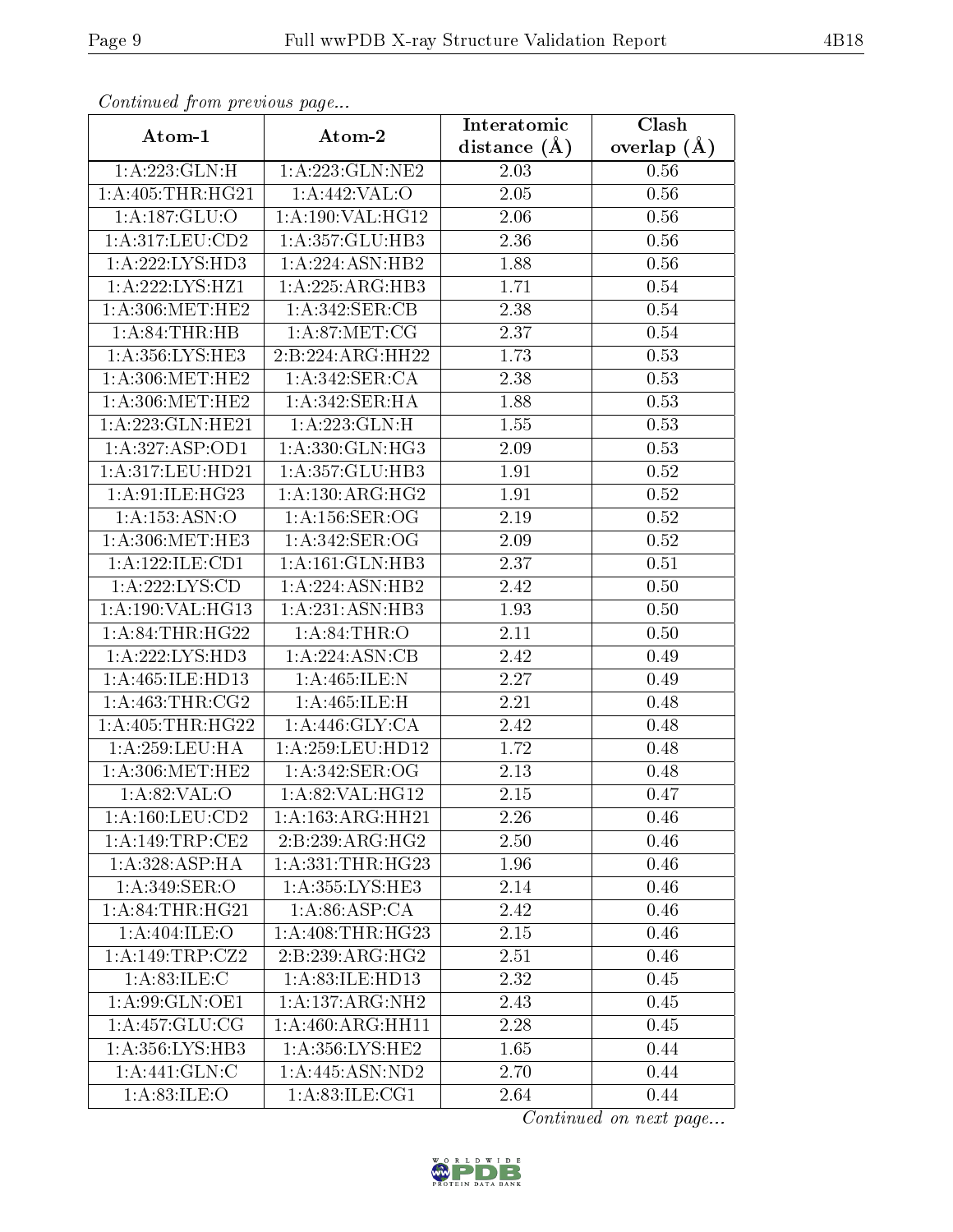| Atom-1                       | Atom-2                          | Interatomic    | Clash         |
|------------------------------|---------------------------------|----------------|---------------|
|                              |                                 | distance $(A)$ | overlap $(A)$ |
| 1: A:439: ILE:H              | 1:A:439:ILE:HD13                | 1.80           | 0.44          |
| 1: A:86:ASP:O                | 1: A:90:MET:HG3                 | 2.17           | 0.44          |
| 1: A: 389: LEU: HA           | 1: A: 389: LEU: HD23            | 1.80           | 0.43          |
| 1: A:453:LEU:O               | 1: A: 453: LEU: HD12            | 2.18           | 0.43          |
| 1: A:376: VAL:HGI2           | 1:A:382:PHE:CE2                 | 2.53           | 0.43          |
| $1:A:374:GLN:H\overline{B2}$ | $1: A:415: GLN: \overline{NE2}$ | 2.34           | 0.43          |
| 1:A:91:ILE:HD11              | 1: A:131: PHE: CZ               | 2.54           | 0.43          |
| 1: A: 436: ASP: OD1          | 1:A:438:LYS:HG2                 | 2.19           | 0.42          |
| 1:A:416:ILE:HB               | 1: A: 453: LEU: HD23            | 2.01           | 0.42          |
| 1:A:222:LYS:HD2              | 1:A:224:ASN:H                   | 1.84           | 0.41          |
| 1:A:484:LEU:HD22             | 1:A:492:ILE:HG21                | 2.02           | 0.41          |
| 1:A:482:GLU:HA               | 1:A:485:GLN:NE2                 | 2.35           | 0.41          |
| 1: A:201:THR:HG22            | 1: A:202:MET:N                  | 2.36           | 0.41          |
| 1: A:84:THR:HG22             | 1: A:87: MET:CB                 | 2.50           | 0.41          |
| 1:A:260:SER:HA               | 1: A:297: VAL:CG1               | 2.49           | 0.41          |
| 1: A: 331: THR: HG21         | 3:A:2008:HOH:O                  | 2.21           | 0.41          |
| 1: A:429: CYS:SG             | 1:A:477:GLY:HA3                 | 2.61           | 0.41          |
| 1:A:442:VAL:CA               | 1:A:445:ASN:HD22                | 2.31           | 0.41          |
| 1: A:84:THR:HG22             | 1: A:87: MET:HB2                | 2.03           | 0.40          |
| 1: A: 122: ILE: HG22         | 1:A:122:ILE:O                   | 2.20           | 0.40          |
| $1:A:287:ASP:\overline{N}$   | 1:A:287:ASP:OD1                 | 2.53           | 0.40          |

Continued from previous page...

There are no symmetry-related clashes.

### 5.3 Torsion angles (i)

#### 5.3.1 Protein backbone (i)

In the following table, the Percentiles column shows the percent Ramachandran outliers of the chain as a percentile score with respect to all X-ray entries followed by that with respect to entries of similar resolution.

The Analysed column shows the number of residues for which the backbone conformation was analysed, and the total number of residues.

| Mol | Chain | Analysed                      | Favoured                |           | $\mid$ Allowed $\mid$ Outliers | Percentiles                     |    |
|-----|-------|-------------------------------|-------------------------|-----------|--------------------------------|---------------------------------|----|
|     |       | 425/447(95%)                  | $ 407 (96\%)  17 (4\%)$ |           | $1(0\%)$                       | $\sqrt{47}$                     | 67 |
|     |       | $12/20(60\%)$                 | $11(92\%)$              | $1(8\%)$  |                                | $\vert$ 100 $\vert$ 100 $\vert$ |    |
| All | All   | $437/467 (94\%)$   418 (96\%) |                         | $18(4\%)$ | $1(0\%)$                       | 47                              | 67 |

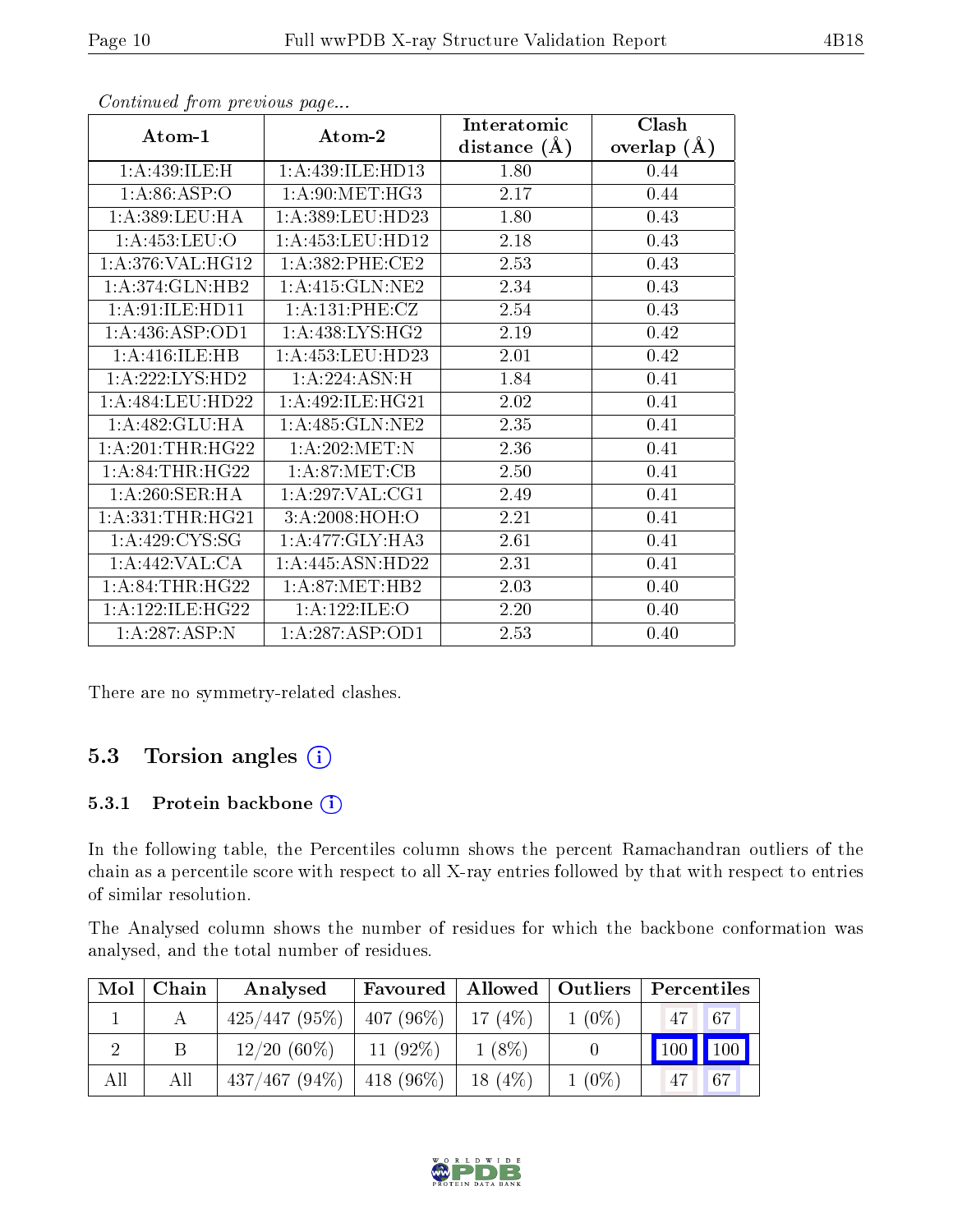All (1) Ramachandran outliers are listed below:

| Mol | Chain   Res | Type |
|-----|-------------|------|
|     |             |      |

#### 5.3.2 Protein sidechains (i)

In the following table, the Percentiles column shows the percent sidechain outliers of the chain as a percentile score with respect to all X-ray entries followed by that with respect to entries of similar resolution.

The Analysed column shows the number of residues for which the sidechain conformation was analysed, and the total number of residues.

| Mol           | Chain | Analysed        | Rotameric  | Outliers | Percentiles |
|---------------|-------|-----------------|------------|----------|-------------|
|               |       | $369/386(96\%)$ | 314 (85%)  | 55(15%)  | 3           |
| $\mathcal{D}$ |       | $15/16$ (94\%)  | 14 $(93%)$ | 1(7%)    | 29          |
| All           | All   | $384/402(96\%)$ | 328 (85%)  | 56(15%)  |             |

All (56) residues with a non-rotameric sidechain are listed below:

| Mol            | Chain                               | Res              | Type                      |
|----------------|-------------------------------------|------------------|---------------------------|
| $\mathbf 1$    | $\overline{\rm A}$                  | $\overline{83}$  | $1\overline{\text{LE}}$   |
| $\mathbf{1}$   | $\overline{A}$                      | 84               | <b>THR</b>                |
| $\overline{1}$ | $\overline{A}$                      | $\overline{85}$  | $\overline{\text{SER}}$   |
| $\overline{1}$ | $\overline{A}$                      | 86               | <b>ASP</b>                |
| $\mathbf{1}$   | $\overline{A}$                      | $9\overline{1}$  | ILE                       |
| $\overline{1}$ | $\overline{A}$                      | 94               | $\overline{\text{LYS}}$   |
| $\overline{1}$ | $\overline{A}$                      | $\overline{97}$  | $\widetilde{{\rm GLU}}$   |
| $\mathbf{1}$   | $\frac{\overline{A}}{\overline{A}}$ | 101              | <b>SER</b>                |
| $\mathbf{1}$   |                                     | 105              | <b>LYS</b>                |
| $\mathbf{1}$   | $\overline{A}$                      | 159              | SER                       |
| $\overline{1}$ | $\frac{\overline{A}}{\overline{A}}$ | 160              | LEU                       |
| $\mathbf{1}$   |                                     | 173              | ILE                       |
| $\overline{1}$ | $\overline{A}$                      | $\overline{176}$ | $\overline{{\rm GLU}}$    |
| $\mathbf{1}$   | $\overline{A}$                      | 179              | SER                       |
| $\overline{1}$ | $\overline{A}$                      | 180              | <b>SER</b>                |
| $\mathbf{1}$   | $\overline{A}$                      | 181              | $\overline{\mathrm{GLU}}$ |
| $\mathbf{1}$   | $\overline{A}$                      | 183              | $\overline{{\rm GLU}}$    |
| $\overline{1}$ | $\overline{A}$                      | 201              | <b>THR</b>                |
| $\overline{1}$ | $\overline{A}$                      | 202              | MET                       |
| $\mathbf{1}$   | $\overline{A}$                      | 211              | ASN                       |
| $\overline{1}$ | $\overline{A}$                      | 222              | <b>LYS</b>                |
| $\mathbf 1$    | $\overline{\rm A}$                  | 223              | <b>GLN</b>                |

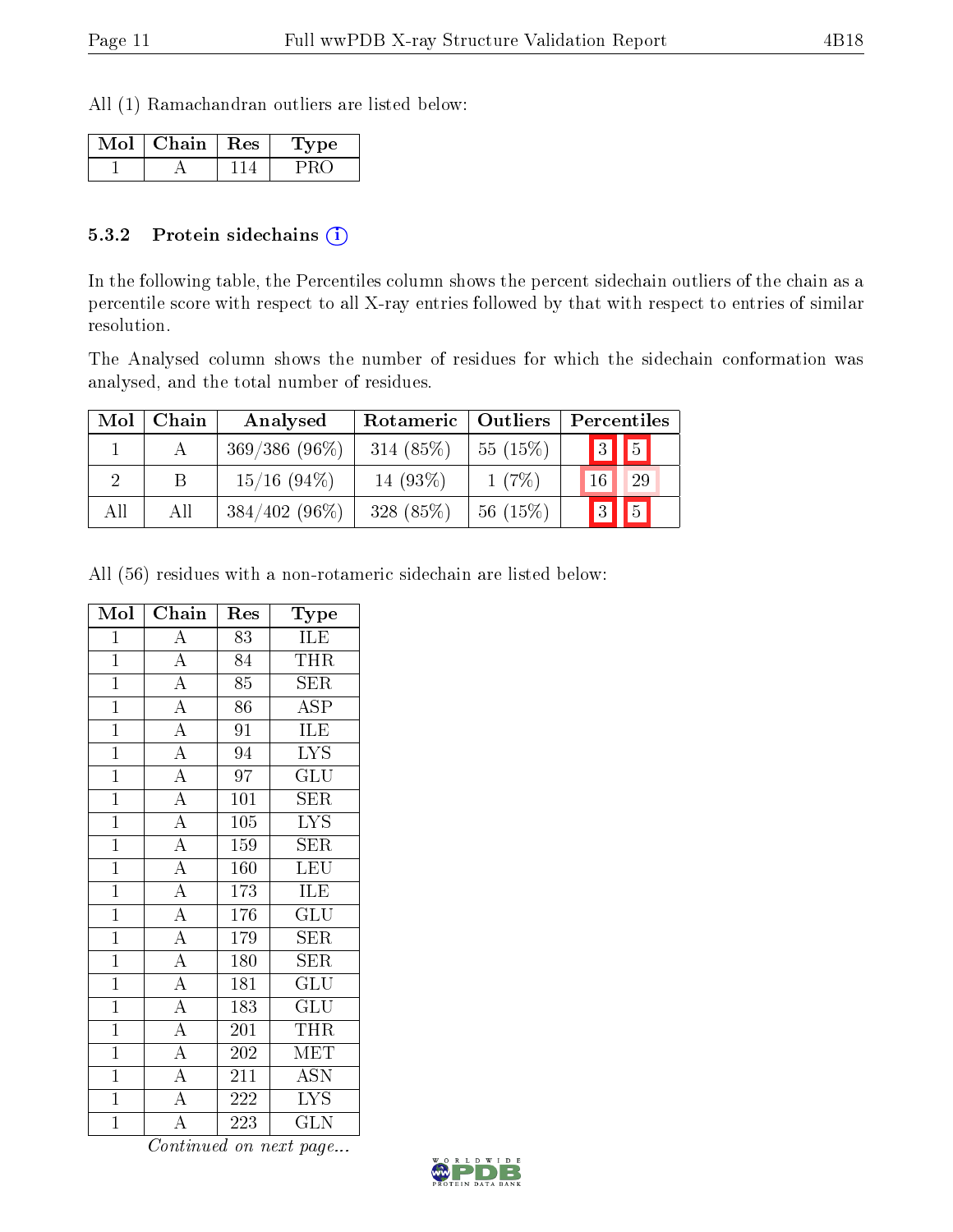| $\overline{\text{Mol}}$ | Chain                   | Res              | ${\bf \overline{Type}}$   |
|-------------------------|-------------------------|------------------|---------------------------|
| $\mathbf{1}$            | $\overline{\rm A}$      | $\overline{224}$ | <b>ASN</b>                |
| $\mathbf 1$             | $\overline{\rm A}$      | 228              | <b>MET</b>                |
| $\mathbf{1}$            | $\overline{A}$          | 233              | $\overline{\text{VAL}}$   |
| $\overline{1}$          | $\overline{A}$          | 248              | $\overline{\text{GLU}}$   |
| $\overline{1}$          | $\overline{A}$          | $\overline{252}$ | $\overline{\text{VAL}}$   |
| $\mathbf{1}$            | $\overline{A}$          | 266              | <b>SER</b>                |
| $\mathbf{1}$            | $\overline{A}$          | 300              | $\bar{\rm{ARG}}$          |
| $\mathbf 1$             | $\overline{A}$          | 301              | $\overline{\text{LEU}}$   |
| $\mathbf 1$             | $\overline{\rm A}$      | 308              | $\overline{\text{ASN}}$   |
| $\overline{1}$          | $\overline{A}$          | $\overline{329}$ | $\overline{\text{ILE}}$   |
| $\mathbf{1}$            | $\overline{A}$          | 331              | $\overline{\text{THR}}$   |
| $\overline{1}$          | $\overline{A}$          | $\overline{335}$ | $\overline{\text{LEU}}$   |
| $\mathbf{1}$            | $\overline{A}$          | 341              | $\overline{\text{GLN}}$   |
| $\mathbf{1}$            | $\overline{A}$          | 349              | $\overline{\text{SER}}$   |
| $\mathbf{1}$            | $\overline{\rm A}$      | 375              | <b>THR</b>                |
| $\mathbf{1}$            | $\overline{A}$          | $\overline{380}$ | $\overline{\text{ASN}}$   |
| $\mathbf{1}$            | $\overline{\rm A}$      | 387              | $\overline{\text{SER}}$   |
| $\mathbf{1}$            | $\overline{A}$          | 395              | $\overline{\rm{ARG}}$     |
| $\mathbf{1}$            | $\overline{A}$          | 398              | $\overline{\mathrm{LYS}}$ |
| $\mathbf{1}$            | $\overline{A}$          | $\overline{405}$ | THR                       |
| $\mathbf{1}$            | $\overline{A}$          | 421              | $\overline{\text{GLU}}$   |
| $\mathbf 1$             | $\overline{A}$          | $\overline{428}$ | $\overline{\text{LEU}}$   |
| $\mathbf 1$             | $\overline{A}$          | 437              | <b>SER</b>                |
| $\mathbf{1}$            | $\overline{A}$          | $\overline{451}$ | $\overline{\text{LEU}}$   |
| $\mathbf 1$             | $\overline{A}$          | 461              | $\overline{\text{ASN}}$   |
| $\mathbf{1}$            | $\overline{A}$          | 465              | ILE                       |
| $\overline{1}$          | $\overline{A}$          | 471              | $\overline{\textrm{LEU}}$ |
| $\mathbf{1}$            | $\overline{A}$          | 486              | $\overline{\text{SER}}$   |
| $\overline{1}$          | $\overline{A}$          | 488              | $\overline{\text{GLU}}$   |
| $\mathbf{1}$            | $\overline{A}$          | 493              | <b>TYR</b>                |
| $\mathbf{1}$            | $\overline{\rm A}$      | 494              | $\overline{\text{GLN}}$   |
| $\mathbf{1}$            | $\overline{A}$          | 495              | $\overline{\text{LYS}}$   |
| $\overline{1}$          | $\overline{\rm A}$      | 500              | ILE                       |
| $\overline{2}$          | $\overline{\mathrm{B}}$ | $\overline{229}$ | $\overline{\text{SER}}$   |

Continued from previous page...

Some sidechains can be flipped to improve hydrogen bonding and reduce clashes. All (9) such sidechains are listed below:

| Mol | Chain | Res | Type |
|-----|-------|-----|------|
|     |       | 104 | GL N |
|     |       | 161 | GL N |
|     |       | 223 | GLN  |
|     |       | 445 | A SN |

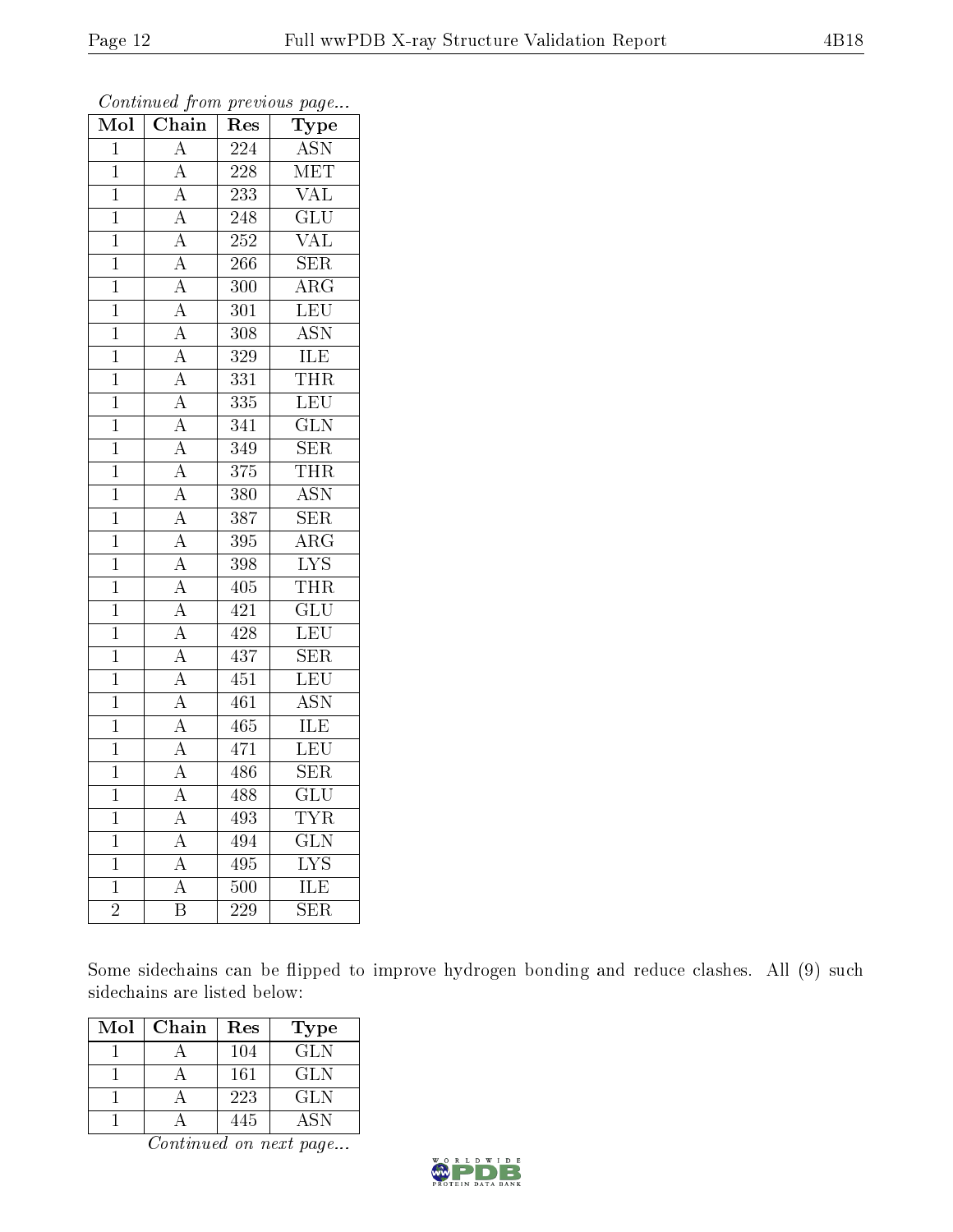Continued from previous page...

| Mol | Chain | Res | <b>Type</b> |
|-----|-------|-----|-------------|
|     |       | 456 | <b>GLN</b>  |
|     |       | 461 | <b>ASN</b>  |
|     |       | 485 | <b>GLN</b>  |
|     |       | 494 | GLN         |
|     |       | 502 | <b>HIS</b>  |

#### 5.3.3 RNA (i)

There are no RNA molecules in this entry.

#### 5.4 Non-standard residues in protein, DNA, RNA chains (i)

There are no non-standard protein/DNA/RNA residues in this entry.

#### 5.5 Carbohydrates  $(i)$

There are no carbohydrates in this entry.

#### 5.6 Ligand geometry  $(i)$

There are no ligands in this entry.

#### 5.7 [O](https://www.wwpdb.org/validation/2017/XrayValidationReportHelp#nonstandard_residues_and_ligands)ther polymers  $(i)$

There are no such residues in this entry.

### 5.8 Polymer linkage issues  $(i)$

There are no chain breaks in this entry.

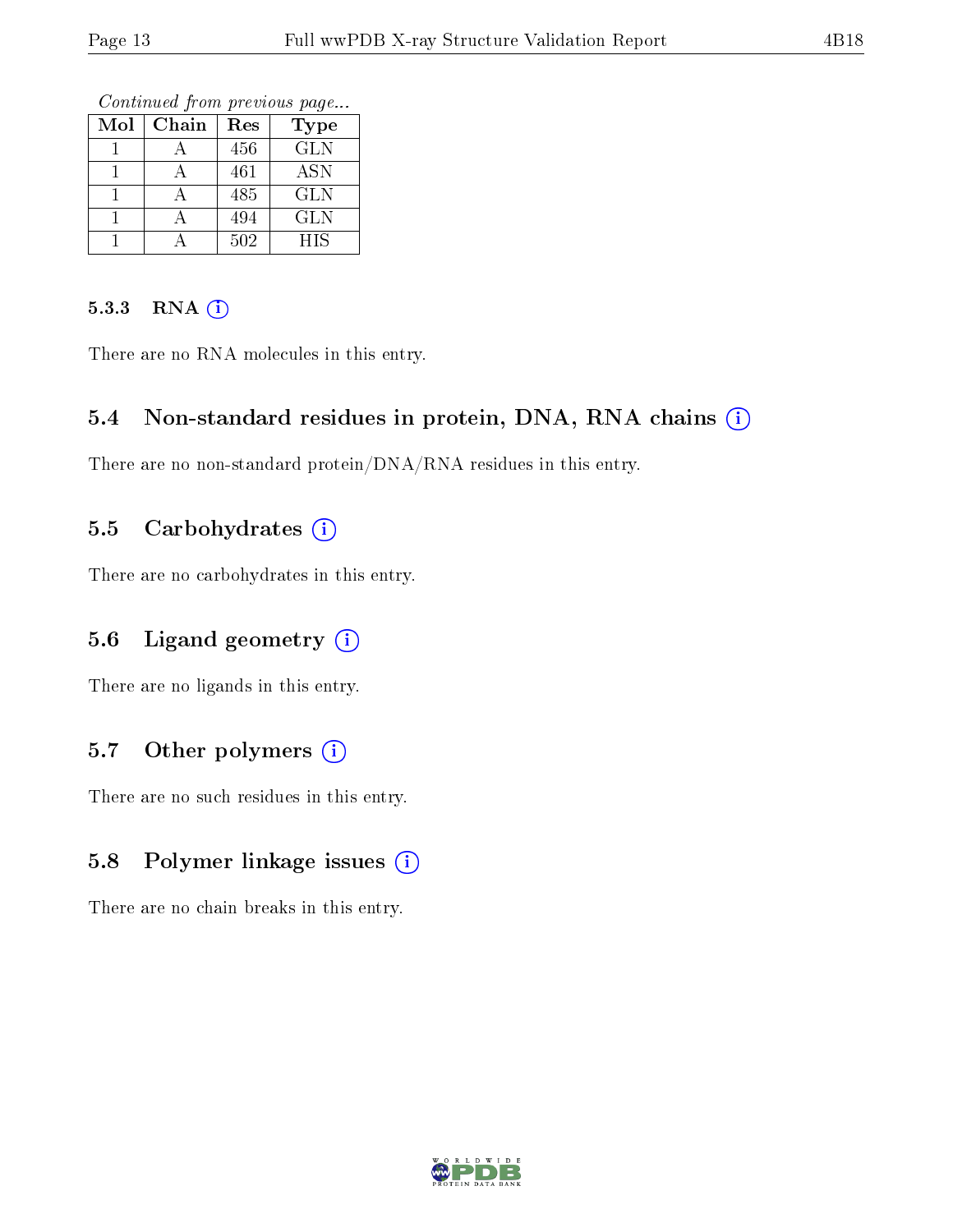# 6 Fit of model and data  $(i)$

### 6.1 Protein, DNA and RNA chains  $(i)$

In the following table, the column labelled  $#RSRZ> 2'$  contains the number (and percentage) of RSRZ outliers, followed by percent RSRZ outliers for the chain as percentile scores relative to all X-ray entries and entries of similar resolution. The OWAB column contains the minimum, median,  $95<sup>th</sup>$  percentile and maximum values of the occupancy-weighted average B-factor per residue. The column labelled ' $Q< 0.9$ ' lists the number of (and percentage) of residues with an average occupancy less than 0.9.

| Mol | Chain | Analysed         | ${ <\hspace{-1.5pt}{\mathrm{RSRZ}} \hspace{-1.5pt}>}$ | $\#\text{RSRZ}\text{>2}$                        | $OWAB(A^2)$      | $\mathrm{Q}{<}0.9$ |
|-----|-------|------------------|-------------------------------------------------------|-------------------------------------------------|------------------|--------------------|
|     |       | 427/447(95%)     | $-0.09$                                               | 14 $(3%)$<br>50<br>46                           | 36, 56, 94, 120  |                    |
|     |       | $16/20(80\%)$    | 0.48                                                  | $4(25\%)$ 0 0                                   | 49, 62, 109, 111 |                    |
| All | All   | $443/467$ (94\%) | $-0.07$                                               | $(4\%)$<br>$\sqrt{37}$<br>18 <sub>1</sub><br>41 | 36, 56, 94, 120  |                    |

All (18) RSRZ outliers are listed below:

| Mol            | Chain            | Res | Type        | $_{\rm RSRZ}$ |
|----------------|------------------|-----|-------------|---------------|
| $\mathbf{1}$   | A                | 464 | $\rm GLY$   | 3.9           |
| $\overline{1}$ | $\bf{A}$         | 462 | <b>GLY</b>  | 3.7           |
| $\mathbf{1}$   | A                | 465 | ILE         | 3.5           |
| $\mathbf{1}$   | A                | 490 | GLN         | 3.3           |
| $\overline{2}$ | B                | 229 | SER         | 3.2           |
| $\mathbf{1}$   | А                | 505 | $\rm GLY$   | 3.0           |
| $\overline{2}$ | B                | 241 | ALA         | 2.7           |
| $\mathbf{1}$   | А                | 359 | CYS         | 2.7           |
| $\mathbf{1}$   | $\bf{A}$         | 79  | PRO         | 2.5           |
| $\mathbf{1}$   | $\bf{A}$         | 81  | <b>GLY</b>  | 2.5           |
| $\mathbf{1}$   | $\boldsymbol{A}$ | 82  | <b>VAL</b>  | 2.5           |
| $\mathbf{1}$   | A                | 224 | ASN         | 2.4           |
| $\mathbf{1}$   | A                | 115 | ASN         | 2.3           |
| $\overline{2}$ | B                | 224 | ${\rm ARG}$ | 2.3           |
| $\mathbf{1}$   | А                | 460 | $\rm{ARG}$  | 2.3           |
| $\overline{2}$ | B                | 223 | $\rm{ARG}$  | 2.3           |
| $\mathbf{1}$   | А                | 358 | ALA         | 2.1           |
| $\mathbf{1}$   | А                | 493 | TYR         | 2.1           |

### 6.2 Non-standard residues in protein, DNA, RNA chains (i)

There are no non-standard protein/DNA/RNA residues in this entry.